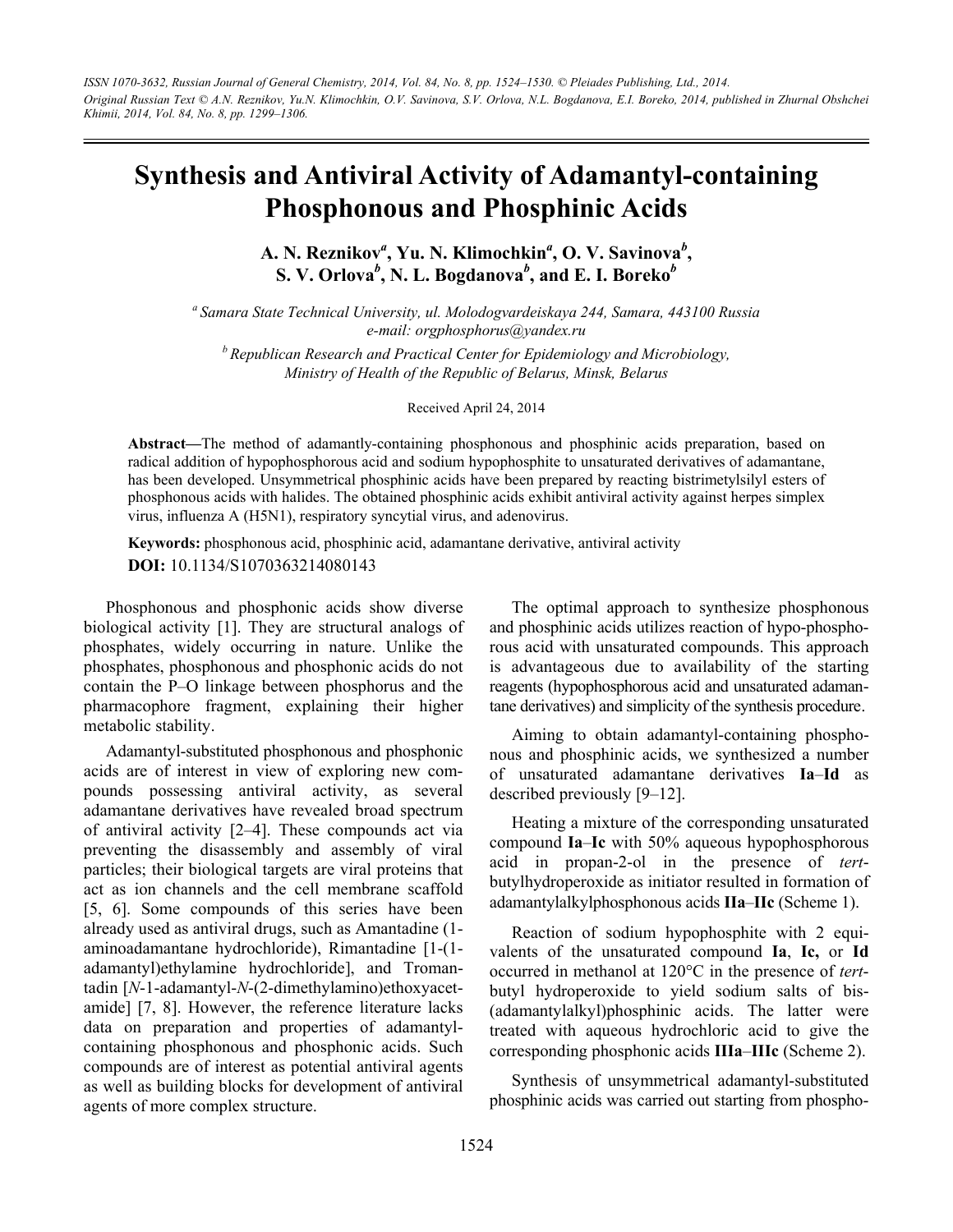



 $R = H(a)$ , CH<sub>3</sub> (**b**).

**Scheme 2.** 



nous acid **IIa** via intermediate formation of bistrimethylsilyl ester **IV** followed by the Arbuzov reaction.

Recently, the use of silyl esters of phosphorous acids in the Arbuzov reaction has been widely applied to prepare organophosphorus derivatives, as it allows for the free acids preparation without isolation of the corresponding esters. Furthermore, this method prevents secondary processes such as reaction of the Arbuzov reaction product with the starting ester [13].

The efficiency of this approach has been demonstrated in reactions of bistrimethylsilyl phosphonites with various electrophilic reagents (halides [14–21], chlorides [22], and acrylates [23, 24]), as well as in the three-component reaction with aldehydes and amines affording α-aminophosphinic acids [25].

As the silyl esters of phosphonous and phosphinic acids **IV** and **Va**–**Vc** are easily oxidized and hydrolyzed, the adamantyl-containing phosphonic acids were obtained via the one-pot synthesis without isolation of the silyl esters **IV** and **Va**–**Vc** (Scheme 3).

Bistrimethylsilyl ester **IV** was obtained by heating a mixture of phosphonous acid **IIa** and hexamethyldisilazane at 120°C during 4 h under inert atmosphere. Subsequent addition of halogenated derivatives yielded unsymmetrical phosphinic acids **VIa**–**VIc** (Scheme 3).

Virus-inhibiting activity of the obtained compounds was tested with herpes simplex virus, influenza A (H5N1), respiratory syncytial virus and adenovirus using cell culture by evaluating the suppression of virus-induced cytopathic effect. Adamantyl-containing phosphonous acids **IIa**–**IIc** and phosphinic acids **IIIa**– **IIIc** showed no virus-inhibiting activity, whereas phosphinic acids **VIa** and **VIb** containing aromatic substituents exhibited antiviral activity (see table).

To conclude, phosphinic acid **VIa** showed high antiviral activity against herpes simplex virus with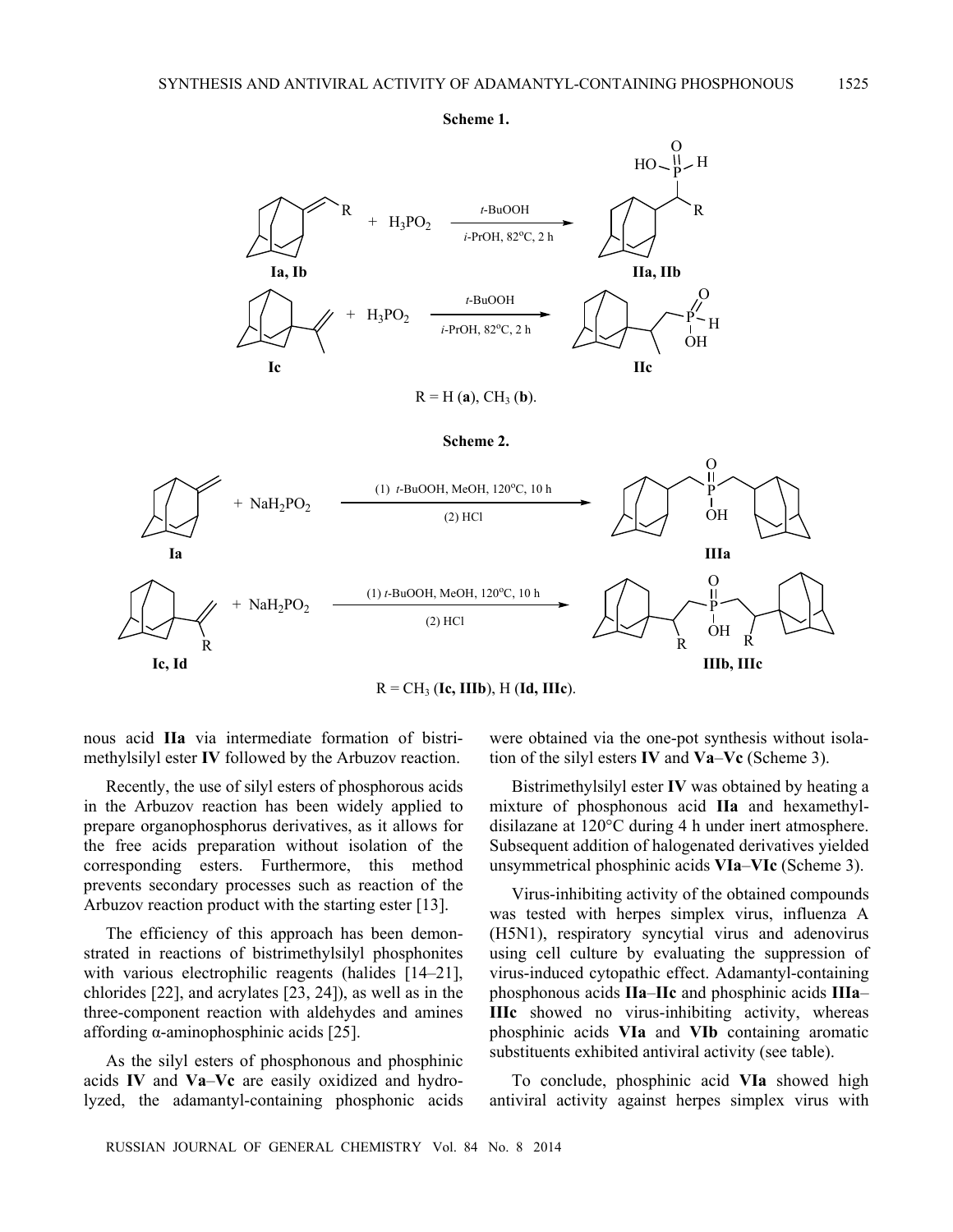



 $R = PhCH_2 (a)$ ,  $(CH_3)_3C_6H_2CH_2 (b)$ , Pr (**c**).

satisfactory selectivity index (parameter of the ratio between cytotoxicity and virus-inhibiting activity of a compound). Furthermore, **VIa** revealed moderate activity against respiratory syncytial virus; in the case of adenovirus it was active at the maximum tolerable concentration. Compound **VIb** showed moderate activity against respiratory syncytial virus and influenza A (H5N1); in the case of herpes virus it was active at the maximum tolerable concentration. These results indicate the prospects of further search for antiviral agents among this class of compounds.

## EXPERIMENTAL

Compounds **Ia–Id** were prepared via the procedures described in [7–10], respectively.

Elemental analysis was performed with the EuroVector EA 3000 analyzer. IR spectra were recorded with the Shimadzu IRAffinity-1 instrument. NMR spectra of CDCl<sub>3</sub> solutions were recorded with the Jeol JNM-ECX400 spectrometer [399.78 MHz  $({}^{1}H)$ , 100.53 MHz  $({}^{13}C)$ ]. Mass spectra were registered with the Finnigan Trace DCQ gas chromatograph– mass spectrometer using capillary column SGE BPX-5  $(30 \times 0.32 \text{ mm})$  with energy of ionizing electrons of 70 eV.

Phosphonous and phosphinic acids were analyzed by gas chromatography–mass spectrometry in the form of methyl esters obtained via the reaction of 5% ethereal solution of diazomethane with the corresponding acid.

**General procedure for synthesis of phosphonous acids (IIa–IIc).** 30 mmol of an unsaturated derivative

**Ia**–**Ic** and 19.3 mL of isopropanol were added to a solution of 40 mmol of hypophosphorous acid in 2.4 mL of water. The mixture was refluxed during 2 h. Then 0.19 mL of 70% aqueous solution of *tert*-butyl hydroperoxide in 5.4 mL of isopropanol was added portionwise. After the solvent removal, the reaction mixture was treated with 30% aqueous potassium hydroxide to pH 9 and filtered. The filtrate was extracted with toluene. The aqueous layer was collected and acidified with concentrated hydrochloric acid to pH 3. The precipitated phosphonous acid **IIa**–**IIc** was filtered off, washed with water, and dried.

**(Adamant-2-ylmethyl)phosphonous acid (IIa).** Yield 49.0%, mp 130–132°C. IR spectrum (KBr), ν, cm<sup>-1</sup>: 956 [γ(CH<sub>2</sub>)], 1191 (P=O, st), 1454 [δ(CH<sub>2</sub>)], 1654 [P(O)OH], 2364 (P-H, st), 2850 (C-H, st). <sup>1</sup>H NMR spectrum, δ, ppm: 1.55–1.98 m (14H, Ad; 2H, PCH<sub>2</sub>), 2.12–2.30 m (1H, Ad), 7.10 d (1H, PH, <sup>1</sup>J<sub>HP</sub> 560 Hz), 12.35 s (1H, OH). <sup>13</sup>C NMR spectrum,  $\delta_c$ , ppm: 27.7 (CH<sub>2</sub>, Ad), 31.5 (CH<sub>2</sub>, Ad), 33.2 d (CH, Ad,  ${}^{3}J_{CP}$  7.5 Hz), 33.6 d (PCH<sub>2</sub>,  ${}^{1}J_{CP}$  80.0 Hz), 38.3 (CH, Ad), 39.1 (CH, Ad).  $3^{1}P$  NMR spectrum:  $\delta_{P}$  38.5 ppm. Mass spectrum, *m*/*z* (*I*rel, %): 228 (48) [*M*] + , 207 (14), 149 (100) [AdCH<sub>2</sub>]<sup>+</sup>, 107 (40), 93 (46), 79 (94), 55 (18). Found, %: C 61.59; H 8.90.  $C_{11}H_{19}O_2P$ . Calculated, %: С 61.67; H 8.94.

**[1-(Adamant-2-yl)ethyl]phosphonous acid (IIb).** Yield 79.0%, mp 144–146°C. IR spectrum (KBr), ν, cm<sup>-1</sup>: 956 [γ(CH<sub>2</sub>)], 1184 (P=O, st), 1654 [P(O)OH], 2380 (P-H, st), 2653 (PO-H, st), 2846 (CH, st). <sup>1</sup>H NMR spectrum, δ, ppm: 1.10 d.d (3H, CH<sub>3</sub>, <sup>2</sup>J<sub>HH</sub> 7.0,  ${}^{3}J_{\text{HP}}$  23.0 Hz), 1.50 m (2H, Ad), 1.60–2.00 m (12H,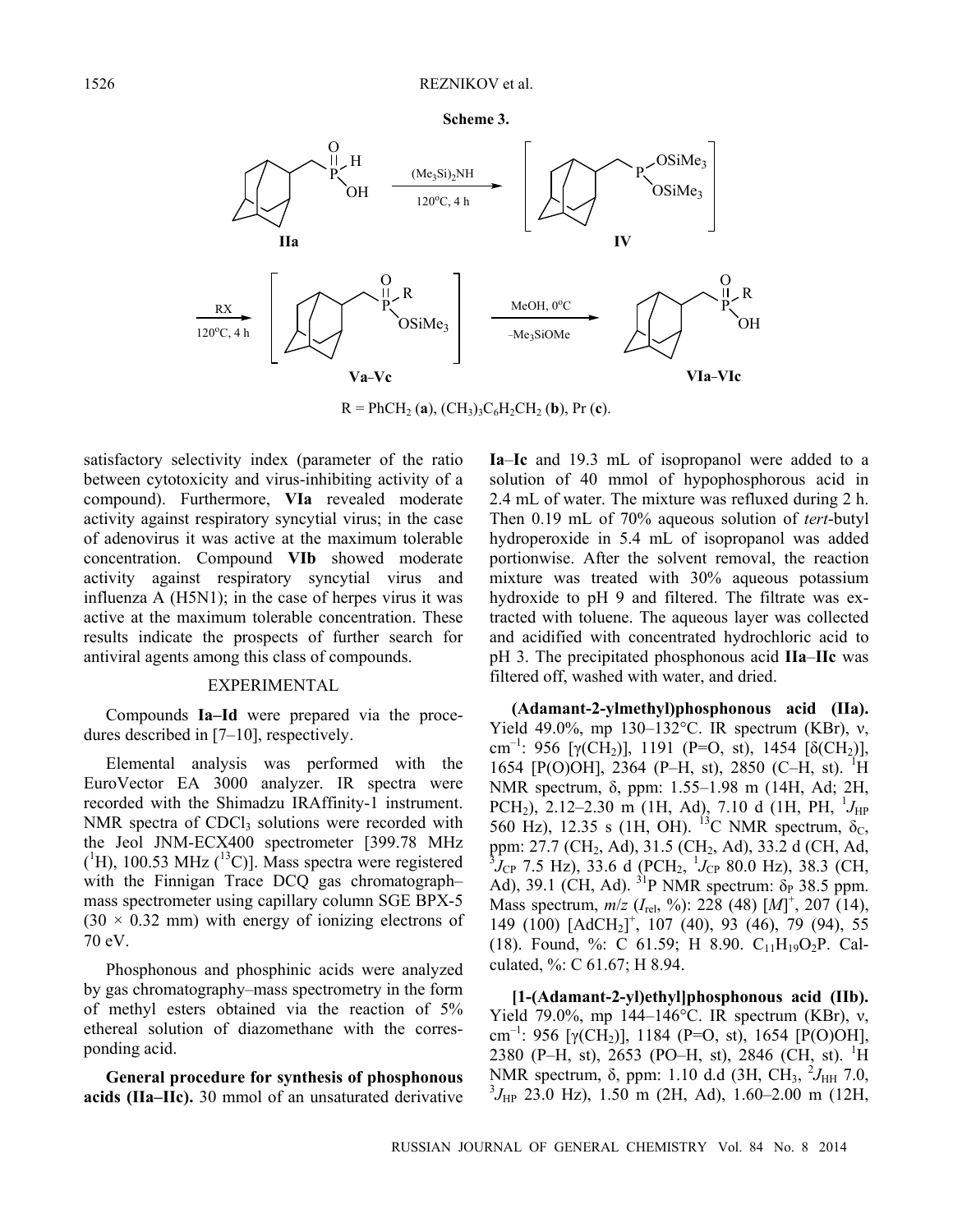| Comp. no.  | Concentration,<br>$\mu$ g mL $^{-1}$ | Virus titer $\pm S_x$ ,<br>$log TCID50 mL-1$ | Difference with the<br>control,<br>$log TCID50 mL-1$ | $EC_{50}$ (I <sub>95</sub> )<br>$EC_{90}$ (I <sub>95</sub> ),<br>$\mu$ g mL <sup>-1</sup> | $MTC/EC_{50}$<br>$MTC/EC_{90}$ |
|------------|--------------------------------------|----------------------------------------------|------------------------------------------------------|-------------------------------------------------------------------------------------------|--------------------------------|
|            |                                      | Herpes simplex virus                         |                                                      |                                                                                           |                                |
| <b>VIa</b> | 400                                  | < 4.0                                        | >2.18                                                | 102.2<br>$(106.9 - 97.7)$                                                                 |                                |
|            | 200                                  | $4.48 \pm 0.34$                              | 1.7                                                  |                                                                                           | 3.9                            |
|            | 100                                  | $5.05 \pm 0.52$                              | 1.13                                                 |                                                                                           |                                |
|            | $50 - 6.25$                          | $6.18 \pm 0.26$                              | $\boldsymbol{0}$                                     | 155.2<br>$(162.3 - 148.4)$                                                                | 2.6                            |
|            | $\boldsymbol{0}$                     | $6.18 \pm 0.26$                              |                                                      |                                                                                           |                                |
| <b>VIb</b> | 25                                   | < 4.0                                        | >1.48                                                | 10.4<br>$(13.9 - 7.8)$                                                                    | 2.4                            |
|            | 12.5                                 | $5.18 \pm 0.26$                              | 0.3                                                  |                                                                                           |                                |
|            | 6.25                                 | $5.23 \pm 0.29$                              | 0.25                                                 |                                                                                           |                                |
|            | 3.0                                  | 5.48±0.34                                    | $\boldsymbol{0}$                                     | 29.4<br>$(39.3 - 22.0)$<br>>200                                                           | $0.8\,$                        |
| <b>VIc</b> | $\boldsymbol{0}$                     | 5.48±0.34                                    |                                                      |                                                                                           |                                |
|            | $200 - 12.5$                         | $5.48 \pm 0.34$                              | $\boldsymbol{0}$                                     |                                                                                           | $<1\,$                         |
|            | $\boldsymbol{0}$                     | $5.48 \pm 0.34$                              |                                                      |                                                                                           |                                |
|            |                                      | Respiratory syncytial virus                  |                                                      |                                                                                           |                                |
| <b>VIa</b> | 400                                  | $1.48 \pm 0.34$                              | 1.52                                                 | 87.9<br>$(95.4 - 80.9)$                                                                   | 4.5                            |
|            | 200                                  | $1.48 \pm 0.34$                              | 1.52                                                 |                                                                                           |                                |
|            | 100                                  | $2.3 \pm 0.32$                               | 0.7                                                  | 156.6<br>$(170.1 - 144.2)$                                                                | 2.5                            |
|            | $50 - 6.25$                          | $3.0 \pm 0.53$                               | $\boldsymbol{0}$                                     |                                                                                           |                                |
|            | $\boldsymbol{0}$                     | $3.0 \pm 0.53$                               |                                                      |                                                                                           |                                |
|            |                                      | Adenovirus                                   |                                                      |                                                                                           |                                |
| <b>VIa</b> | 200                                  | $2.30 \pm 0.26$                              | 1.89                                                 | 94.9<br>$(104.4 - 86.2)$<br>251.2<br>$(276.4 - 228.3)$                                    | 2.1                            |
|            | 100                                  | $4.10 \pm 0.59$                              | 0.09                                                 |                                                                                           |                                |
|            | 50                                   | $4.00 \pm 0.59$                              | 0.19                                                 |                                                                                           | $0.8\,$                        |
|            | $\boldsymbol{0}$                     | $4.19 \pm 0.26$                              |                                                      |                                                                                           |                                |
|            |                                      | Influenza A (H5N1)                           |                                                      |                                                                                           |                                |
| <b>VIa</b> | 400                                  | $5.24 \pm 0.37$                              | 2.06                                                 | 107.3<br>$(136.2 - 84.6)$                                                                 | 3.7                            |
|            | 25                                   | $7.3 \pm 0.37$                               | $\boldsymbol{0}$                                     |                                                                                           |                                |
|            | $\boldsymbol{0}$                     | $7.3 \pm 0.37$                               |                                                      | 221.5<br>$(281.0 - 174.5)$                                                                | 1.8                            |
| <b>VIb</b> | 25                                   | $6.3 \pm 0.37$                               | $1.0\,$                                              | <12.5                                                                                     | $>\!\!2$                       |
|            | 12.5                                 | $6.18 \pm 0.37$                              | 1.12                                                 |                                                                                           |                                |
|            | $\boldsymbol{0}$                     | $7.3 \pm 0.37$                               |                                                      |                                                                                           |                                |

Antiviral activity of the adamantyl-containing phosphinic acids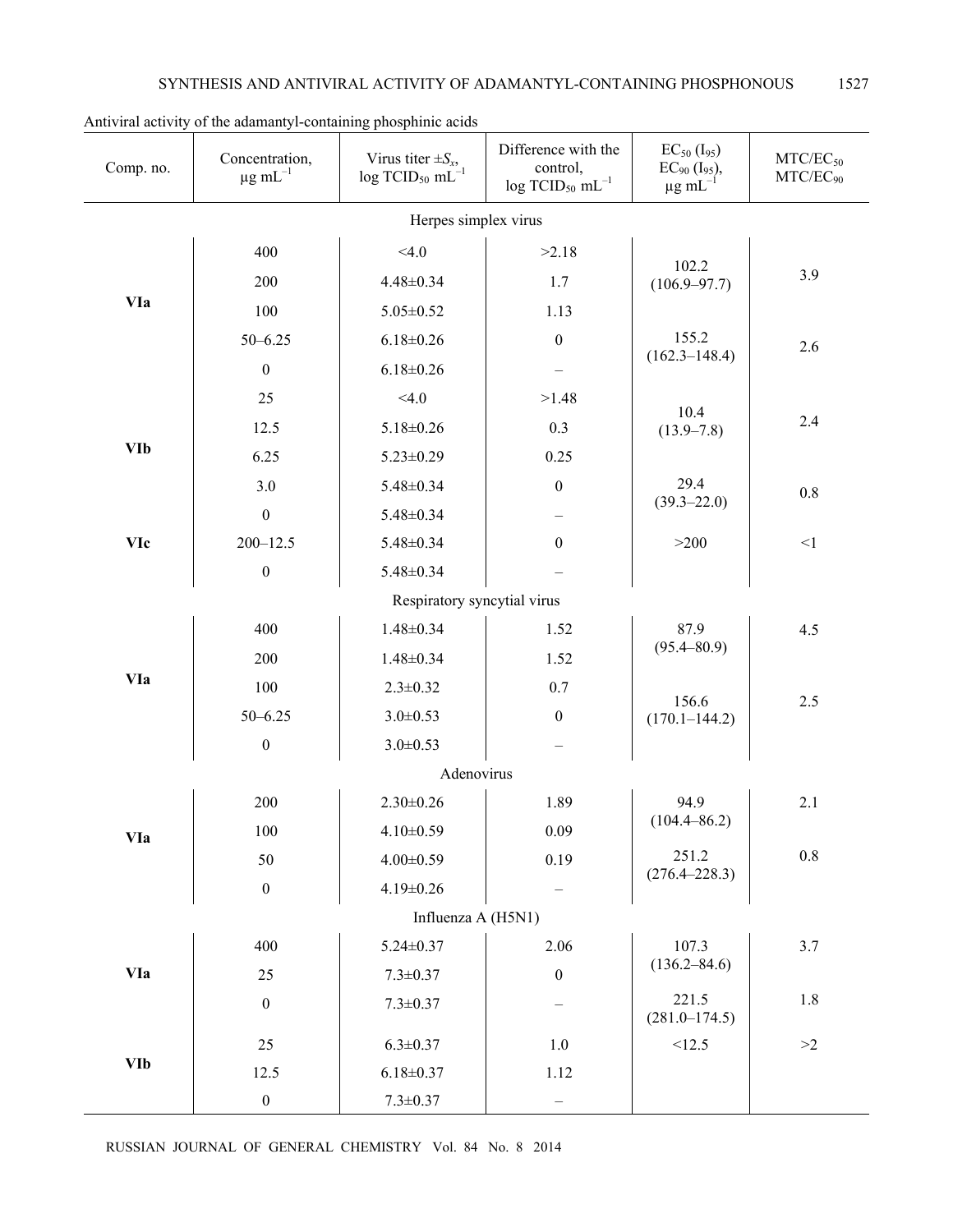Ad), 2.15 m (1Н, РСН; 1Н, СН, Ad), 7.10 d (1Н, PH,  $^{1}J_{\text{HP}}$  560 Hz), 12.40 s (1H, OH). <sup>13</sup>C NMR spectrum,  $\delta_{\rm C}$ , ppm: 9.2 d (CH<sub>3</sub>,  $^{2}J_{\rm CP}$  15.0 Hz), 27.5 (CH, Ad),  $27.9$  (CH, Ad), 28.5 d (CH, Ad,  $^{2}J_{CP}$  12.8 Hz), 30.4 (CH, Ad), 30.9 (CH<sub>2</sub>, Ad), 31.4 (CH<sub>2</sub>, Ad), 32.9 d (РСН, <sup>1</sup>J<sub>CP</sub> 95.1 Hz), 38.1 (СН<sub>2</sub>, Ad), 38.8 (СН<sub>2</sub>, Ad), 38.9 (CH, Ad), 43.7 (CH, Ad).  $^{31}P$  NMR spectrum:  $\delta_P$ 43.36 ppm. Mass spectrum, *m*/*z* (*I*rel, %): 242 (32) [*M*] + , 163 (100) [AdCHCH<sub>3</sub>]<sup>+</sup>, 135 (18) [Ad]<sup>+</sup>, 121 (30), 107 (34), 93 (32), 79 (74), 67 (22), 55 (20). Found, %: С 63.09; H 9.21.  $C_{12}H_{21}O_2P$ . Calculated, %: C 63.14; H 9.27.

**[2-(Adamant-2-yl)propyl]phosphonous acid (IIc).** Yield 57.0%, oil. IR spectrum (KBr),  $v$ , cm<sup>-1</sup>: 975  $[\gamma (CH_2)],$  1184 (P=O, st), 1450  $[\delta (CH_2)],$  1650 [P(O)OH], 2349 (P–H, st), 2677 (PO–H, st), 2900 (CH, st). <sup>1</sup> Н NMR spectrum, δ, ppm: 1.12 d.d (3H,  $CH_3$ ,  $^2J_{HH}$  7.0,  $^3J_{HP}$  20.0 Hz), 1.50–2.15 m (15H, Ad; 1Н, CHCH<sub>2</sub>P, 2H, CH<sub>2</sub>P), 7.10 d (1Н, PH, <sup>1</sup> J<sub>HP</sub> 560 Hz), 12.40 s (1H, OH). <sup>13</sup>C NMR spectrum,  $\delta_c$ , ppm:  $20.2$  d (CH<sub>3</sub>,  $^{3}J_{CP}$  8.5 Hz), 26.2 d (CH<sub>2</sub>,  $^{1}J_{CP}$  10.0 Hz), 28.1 (С, Ad), 28.6 (CH2, Ad), 36.2 (CH2, Ad), 37.5 d  $(^{2}J_{CP}$  12.5 Hz), 40.22 s (CH, Ad). <sup>31</sup>P NMR spectrum:  $\delta_P$  41.67 ppm. Mass spectrum,  $m/z$  ( $I_{rel}$ , %): 256 [M]<sup>+</sup>, 214 (10), 135 (100), 121 (25), 120 (14), 107 (10), 93 (14), 91 (10), 79 (36), 77 (7), 55 (5). Found, %: С 64.39; H 9.53. C13H23O2P. Calculated, %: С 64.44; H 9.57.

**General procedure for synthesis of phosphinic acids (IIIa–IIIc).** A mixture of 2.80 mmol of sodium hypophosphite, 7.00 mmol of unsaturated derivative **Ia**, **Ic,** or **Id**, 5 mL of methanol, and 0.1 mL of 70% aqueous solution of *tert*-butyl hydroperoxide was heated to 120°C in a sealed vial. After 5 h incubation, another 0.1 mL portion of 70% aqueous *tert*-butyl hydroperoxide was added to the mixture, and the heating was continued for 5 h at the same temperature. Then the solvent was distilled off in vacuum. Sodium salt of the phosphinic acid was washed with petroleum ether, dried, suspended in water, and acidified with conc. hydrochloric acid to pH 1–1.5. The free acid was filtered off and washed with small amount of water.

**Bis(adamantylmethyl)phosphinic acid (IIIa).** Yield 92.0%, mp 310–314 °C. IR spectrum (KBr),  $v$ , cm<sup>-1</sup>: 968 [γ(CH<sub>2</sub>)], 1161 (P=O, st), 1454 [δ(CH<sub>2</sub>)], 1654 [P(O)OH], 2657 (PO–H, st), 2900 (C–H, st). <sup>1</sup>H NMR spectrum, δ, ppm: 1.55 m (4Н, Ad), 1.70–2.00 m  $(24H, Ad, 4H, CH<sub>2</sub>P), 2.25 m (2H, Ad), 9.45 br.s (1H,$ OH). <sup>13</sup>C NMR spectrum,  $\delta_c$ , ppm: 25.4 (CH, Ad), 27.8 (CH<sub>2</sub>, Ad), 31.5 (CH<sub>2</sub>, Ad), 33.1 d (CH, Ad,  $^{2}J_{CP}$ 7.5 Hz), 33.6 d (PCH<sub>2</sub>, <sup>1</sup>J<sub>CP</sub> 80.0 Hz), 38.3 (CH, Ad), 39.0 (CH<sub>2</sub>, Ad). <sup>31</sup>P NMR spectrum:  $\delta_P$  62.5 ppm. Mass spectrum, *m*/*z* (*I*rel, %): 376 (12) [*M*] + , 228 (100)  $[M - \widehat{Ad}CH_2]^+$ , 149 (86)  $[AdCH_2]^+$ , 91 (16), 79 (38). Found, %: C 72.84; H 9.69.  $C_{22}H_{35}O_{2}P$ . Calculated, %: С 72.90; H 9.73.

**Bis[2-(adamant-2-yl)propyl]phosphinic acid (IIIb).** Yield 94.2%, mp 189–191°C. IR spectrum (KBr), ν, cm<sup>-1</sup>: 956 [γ(CH<sub>2</sub>)], 1172 (P=O, st), 1446 [δ(CH<sub>2</sub>)], 1654 [P(O)OH], 2657 (PO–H, st), 2900 (CH, st). <sup>1</sup>H NMR spectrum, δ, ppm: 1.12 d.d (3H, CH<sub>3</sub>, <sup>2</sup>J<sub>HH</sub> 7.0, 3 *J*HP 20.0 Hz), 1.50–2.15 m (15Н, Ad; 1H, CH; 2H, CH<sub>2</sub>), 7.10 d (1H, PH,  $^{1}J_{HP}$  560 Hz), 9.45 br.s (1H, OH). <sup>13</sup>C NMR spectrum,  $\delta_c$ , ppm: 20.2 d (CH<sub>3</sub>,  ${}^3J_{CP}$ 8.5 Hz), 26.2 d (CH<sub>2</sub>, <sup>1</sup>J<sub>CP</sub> 10.0 Hz), 28.2 (C, Ad), 28.6 (CH, Ad), 36.2 (CH<sub>2</sub>, Ad), 37.4 d (CH,  $^{2}J_{CP}$  12.5 Hz), 40.3 (CH, Ad).  $^{31}P$  NMR spectrum:  $\delta_P$  69.2 ppm. Mass spectrum, *m*/*z* (*I*rel, %): 432 [*M*] + , 297 (84), 255 (10), 214 (5), 175 (5), 135 (100), 107 (15), 93 (22), 79 (25). Found, %: С 74.52; Н 10.29. С<sub>26</sub>H<sub>43</sub>O<sub>2</sub>P. Calculated, %: С 74.60; H 10.35.

**Bis[2-(adamantyl-1-yl)ethyl]phosphinic acid (IIIc).** Yield 89.4%, mp  $268-270$ °C. IR spectrum (KBr), v, cm<sup>-1</sup>: 960 [γ(CH<sub>2</sub>)], 1172 (P=O, st), 1450 [δ(CH<sub>2</sub>)], 1662 [P(O)OH], 2665 (PO–H, st), 2896 (CH, st). <sup>1</sup>H NMR spectrum, δ, ppm: 1.55 m (4Н, Ad), 1.70–2.00 m  $(24H, Ad; 4H, CH<sub>2</sub>; 4H, CH<sub>2</sub>P), 2.32 m (2H, Ad), 9.45)$ br.s (1H, OH). <sup>13</sup>C NMR spectrum,  $\delta_c$ , ppm: 24.5 d  $(CH_2P, {}^{1}J_{CP}$  65.2 Hz), 28.2 (CH<sub>2</sub>, Ad), 29.7 (C, Ad),  $30.7$  d (CH<sub>2</sub>,  $^{2}J_{CP}$  10.5 Hz), 36.3 (CH<sub>2</sub>, Ad), 41.6 (CH, Ad). <sup>31</sup>P NMR spectrum:  $\delta_P$  66.1 ppm. Mass spectrum, *m*/*z* (*I*rel, %): 404 [*M*] + , 270 (14), 269 (100), 242 (5), 161 (5), 135 (35), 121 (10), 107 (12), 93 (14) 79 (16), 55 (5). Found, %: С 73.72; Н 10.01. С<sub>24</sub>H<sub>39</sub>O<sub>2</sub>P. Calculated, %: С 73.81; H 10.07.

**General procedure for synthesis of phosphinic acids (VIa–VIc).** A mixture of 4.70 mmol of (adamant-2-ylmethyl)phosphinic acid **IIa** and 9.30 mmol of hexamethyldisilazane was stirred during 4 h at 120°C under argon. Then 5.10 mmol of the halide was added to the reaction mixture, and the heating was continued for 4 h. After cooling to  $0^{\circ}$ C, 36 mL of methanol was added, and the mixture was stirred during 20 min. Then the solvent was removed under vacuum. The residue was dissolved in chloroform, filtered, evaporated, and recrystallized from propan-2-ol (**VIa**), ethanol (**VIb**) or 2 : 1 ethanol–water mixture (**VIc**).

**(Adamant-2-ylmethyl)benzylphosphinic acid (VIa).** Yield 64.2%, mp 136–139°C. IR spectrum (KBr), ν, cm<sup>-1</sup>: 952 [γ(CH<sub>2</sub>)], 1164 (P=O, st), 1450 [δ(CH<sub>2</sub>)],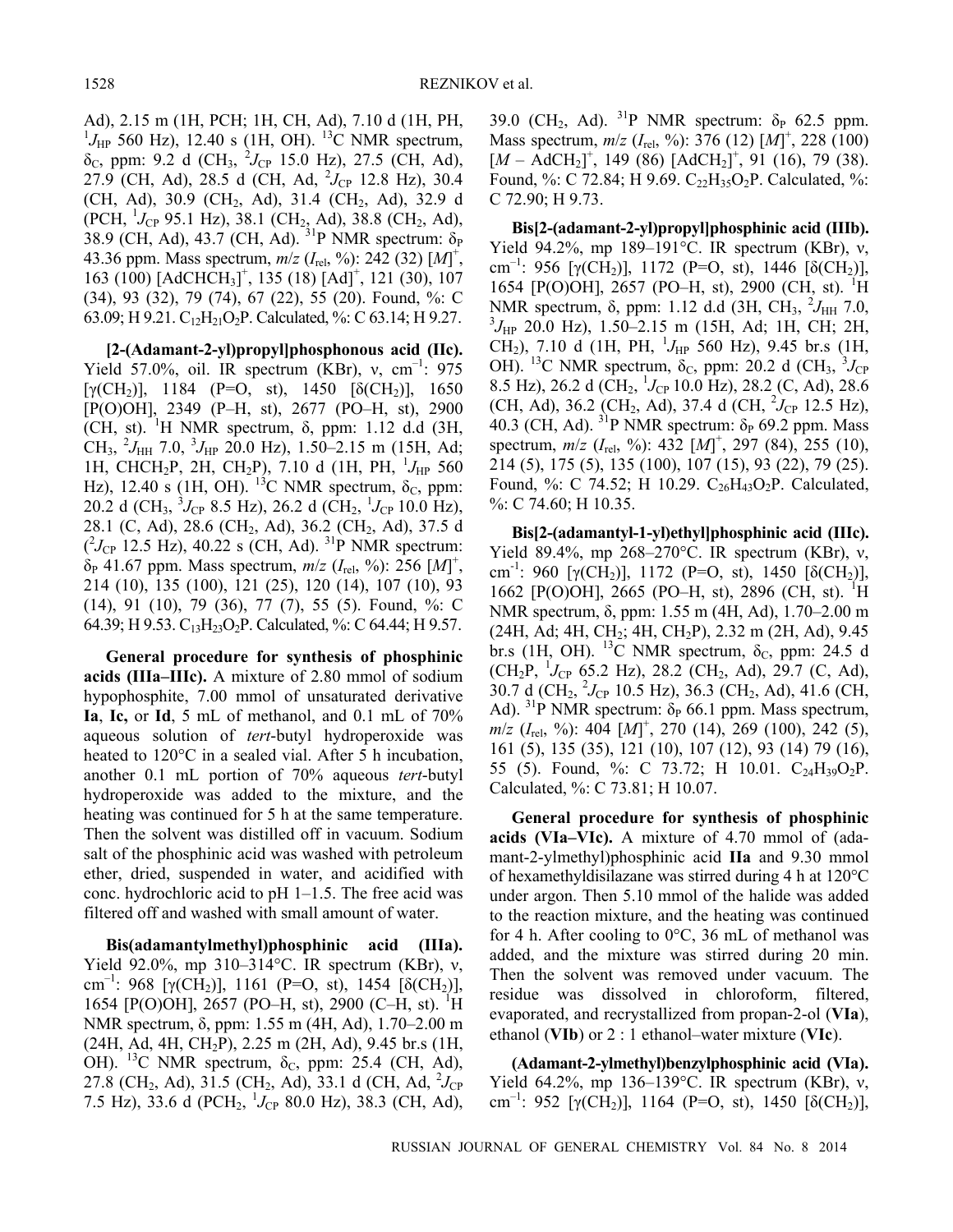1647 [P(O)OH], 2904 (C–H, st). <sup>1</sup>H NMR spectrum, δ, ppm: 1.46 d (2H, CH<sub>2</sub>P, <sup>2</sup>J<sub>HP</sub> 11.4 Hz), 1.60–1.90 m  $(14H, Ad), 2.00-2.20$  m (1H, Ad), 2.97 d (2H, CH<sub>2</sub>P,  $^{2}J_{\text{HP}}$  16.3 Hz), 7.10–7.40 m (5H Ar), 11.60 br.s (1H, OH). <sup>13</sup>C NMR spectrum,  $\delta_c$ , ppm: 28.1 (CH, Ad), 32.8 d (CH<sub>2</sub>P,  ${}^{1}J_{CP}$  64.8 Hz), 33.0 (CH<sub>2</sub>, Ad), 33.6 (CH, Ad), 35.7 d (CH<sub>2</sub>P,  $^{1}J_{CP}$  65.2 Hz), 37.6 (CH<sub>2</sub>, Ad), 39.0 д (CH, Ad,  $^{2}J_{CP}$  7.0 Hz), 126.2 (CH, Ar), 128.5 (CH, Ar), 129.9 (CH, Ar), 130.0 (CH, Ar), 134.2 (C, Ar).  $^{31}P$  NMR spectrum:  $\delta_P$  46.9 ppm. Mass spectrum,  $m/z$  ( $I_{\text{rel}}$ ,  $\frac{\dot{\phi_0}}{2}$ ): 318 (18)  $[M]^{\dagger}$ , 149 (30)  $[AdCH<sub>2</sub>]$ <sup>+</sup>, 93 (13), 92 (100), 91 (45), 79 (27). Found, %: C 70.97; H 8.21.  $C_{18}H_{25}O_2P$ . Calculated, %: C 71.03; H 8.28.

**(Adamant-2-ylmethyl)(2,4,6-trimethylbenzyl)phosphinic acid (VIb).** Yield 31.4%, mp 217–219°C. IR spectrum (KBr), v, cm<sup>-1</sup>: 972 [ $\gamma$ (CH<sub>2</sub>)], 1172 (P=O, st), 1450 [δ(CH2)], 1647 [P(O)OH], 2657 (PO–H, st), 2904 (CH, st),  $3024$  [ $\delta$ (C–H)]. <sup>1</sup>H NMR spectrum,  $\delta$ , ppm: 1.50 d (2H, CH<sub>2</sub>P, <sup>2</sup> $J_{HP}$  11.4 Hz), 1.60–1.80 m (15H, Ad), 2.20 (3H, CH3), 2.31 (6H, CH3), 3.00 d (2H,  $CH_2P$ ,  $^2J_{HP}$  15.8 Hz), 6.82 (2H, Ar), 11.56 br.s (1H, OH). <sup>13</sup>C NMR spectrum, δ<sub>C</sub>, ppm: 20.9 (CH<sub>3</sub>), 21.0 (CH<sub>3</sub>), 27.7 (CH, Ad), 31.4 (CH, Ad), 32.1 d (CH<sub>2</sub>P, <sup>2</sup>*J*<sub>CP</sub> 86.5 Hz), 32.9 d (CH<sub>2</sub>, <sup>2</sup>*J*<sub>CP</sub> 91.5 Hz), 38.3 (CH<sub>2</sub>, Ad), 38.9 (CH<sub>2</sub>, Ad); 126.2 (Ar), 129.1 (CH, Ar), 135.8 (Ar), 137.4 (Ar). <sup>31</sup>P NMR spectrum: δ<sub>P</sub> 58.8 ppm. Mass spectrum, *m*/*z* (*I*rel, %): 361 (6) [*M*] + , 149 (7)  $[AdCH<sub>2</sub>]<sup>+</sup>$ , 134 (100), 133 (78), 105 (8), 91 (9), 79 (11). Found, %: C 72.72; H 8.95.  $C_{21}H_{31}O_2P$ . Calculated, %: С 72.80; H 9.02.

**(Adamant-2-ylmethyl)(propyl)phosphinic acid (VIc).** Yield 52.0%, mp 132–136°C. IR spectrum (KBr), v, cm<sup>-1</sup>: 968 [ $\gamma$ (CH<sub>2</sub>)], 1164 (P=O, st), 1450  $[\delta (CH_2)]$ , 1647 [P(O)OH], 2657 (PO–H, st), 2904 (CH, st). <sup>1</sup>H NMR spectrum, δ, ppm: 1.01 m (3H, CH<sub>3</sub>), 1.50–2.15 m (15H, Ad; 6H, 3CH<sub>2</sub>), 11.65 br.s (1H, OH). <sup>13</sup>C NMR spectrum,  $\delta_c$ , ppm: 15.5 d (CH<sub>3</sub>,  ${}^3J_{CP}$ 6.8 Hz), 16.8 d (CH<sub>2</sub>, Pr,  ${}^{2}J_{CP}$  8.0 Hz), 28.1 (CH, Ad), 31.6 d (CH<sub>2</sub>P,  $^{1}J_{CP}$  65.2 Hz), 32.2 d (CH<sub>2</sub>P,  $^{1}J_{CP}$  64.8 Hz), 33.0 (CH<sub>2</sub>, Ad), 34.5 d (CH, Ad), 38.2 (CH<sub>2</sub>, Ad), 38.9 d (CH, Ad,  $^{2}J_{CP}$  8.0 Hz). <sup>31</sup>P NMR spectrum:  $\delta_{P}$ 60.8 ppm. Mass spectrum, *m*/*z* (*I*rel, %): 270 (21) [*M*] + , 228 (42), 150 (15), 149 (100) [AdCH2] + , 122 (93), 94 (52), 79 (75), 67 (12) 43 (15). Found, %: С 65.55; H 9.79. C14H25O2P. Calculated, %: С 65.60; H 9.83.

**Virus-inhibiting activity** was tested against the herpes simplex virus (strain 1 C) with human rhabdomyosarcoma cell line (RD), against influenza A

[strain A/turkey/Suzdalka/12/05 (H5N1)] with transplantable cell culture of canine kidney (MDCK), and against respiratory syncytial virus (strain Long) and adenovirus of type 3 with laryngeal carcinoma cell line Hep-2C by evaluating suppression of the virus-induced cytopathic effect.

The tested compounds were initially dissolved in 10% ethanol (concentration of the mother liquor was 5 mg  $mL^{-1}$ ) and then diluted with the support medium (DMEM) to the required concentration. The monolayer cell culture grown in flasks were washed of the growth medium and infected with  $0.01-0.001$  TCID<sub>50</sub>/virus cell by application of 0.1 mL of the diluted viruscontaining suspension during 1 h at 37°C. Then the liquid was removed; the cells were covered with the support medium containing various concentrations of the tested substances, and incubated at 37°C during 48–72 h. Morphological changes in the cells monolayer were observed (cytopathic effect of the virus, 80 fold increase). The virus titer in the presence of the analytes and in the reference was calculated as  $lgTCID_{50}$  (50% tissue cytopathic dose).

Existence of differences in the viral titer compared to the reference was considered a measure of antiviral activity. The data were processed by determining the number of infectious cells, using the Reed–Muench method, and statistics for small values of *n* in the number of ungrouped data series. Concentrations of 50% and 90% suppression of virus replication in the presence of the tested compounds  $(EC_{50}$  and  $EC_{90})$ were determined by means of probit analysis and weighted linear regression. The MTC/ $EC_{50}$  and MTC/  $EC_{90}$  ratios were used as variables indicative of the broad range of active non-toxic concentrations of the test compounds. The maximum tolerated concentration was defined as the maximum concentration of the test compound having no effect on the morphology of unstained cell culture.

## ACKNOWLEDGMENTS

This work was financially supported by the Ministry of Education of Russia in the frame of the basic part of the governmental task 2014/199 (project 1078) and the Russian Foundation for Basic Research (project no.  $14-03-97080$  r\_povolzhie\_a).

This research was performed in the Center for Collective Use "Study of Physicochemical Properties of Substances and Materials" in Samara State Technical University.